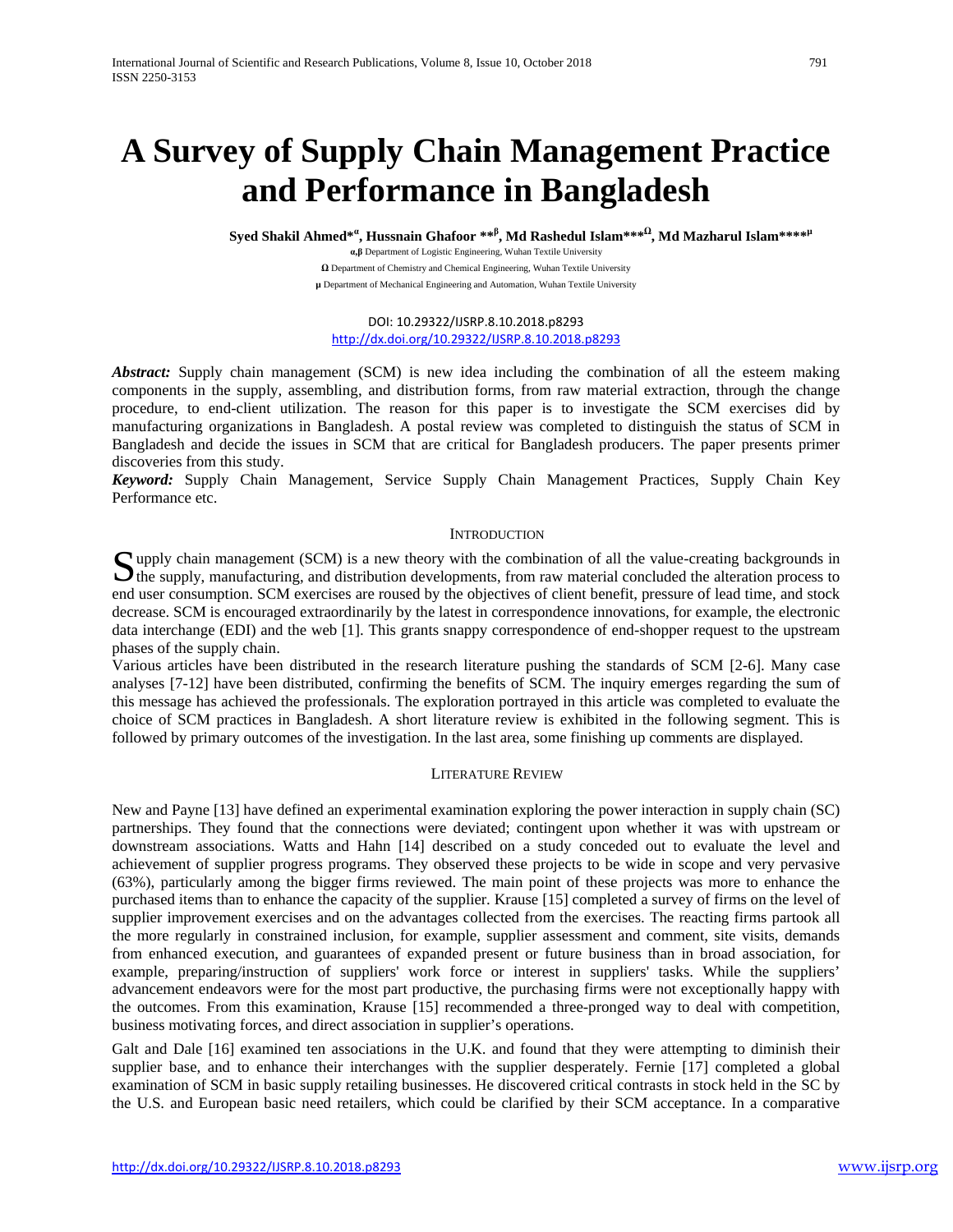vein, Tan et al.[\[18\]](#page-7-5) looked for a connection between firms' SCM practice and their acts. They could demonstrate a positive and significant correlation between sure SCM practices and acts of their respondent firms. Kwan [\[19\]](#page-7-6) examined the utilization of information technology (IT) in SCM in Singapore hardware and compound businesses, and found that the main two SCM methodologies were: 1) to position coordination as one of the center capabilities inside the organization, 2) to create to demand as opposed to forecast. The top obstruction to its utilization was an absence of education and training.

Despite the fact that there is a lot of distributed literature that clarifies or lectures SCM, there is a relative absence of exact investigations looking at SCM practices and their effects. As far as anyone is concerned, there is no distributed investigation of SCM practices in Bangladesh. There is some investigation regarding GSCM impact and practices [\[20,](#page-7-7) [21\]](#page-7-8). Notwithstanding, past investigations [\[22\]](#page-7-9) have discovered that Bangladesh producers were by and large lingering behind in the use of new ideas in assembling. Chowdhury, Alam and Habib [\[23\]](#page-7-10) explored SCM practices in the services industry of Bangladesh which incorporates the service industry's training idea, job and factors may constrain the acts of SCM. They discover, Internal SCM impacted the reaction most and the services firms confront the serious difficulties to satisfy the responsibility of the customers because of astonishing political conflict, sudden work distress, port carelessness, custom improvidence, bureaucratic issues, absence of utilization of innovation, import reliance for raw materials, less work efficiency estimation and so forth. From these investigations, the predominance of SCM in Bangladesh isn't exceptionally encouraging, yet it is surely important to look at how well Bangladesh firms are doing here.

#### **SURVEY**

The essential objective of the research reported in this paper was to benchmark SCM practices in Bangladesh. A survey methodology was received.

### THE RESPONDENTS

A survey questionnaire was sent in May 2017 to the 357 biggest Bangladesh manufacturing associations with a demand to forward it to the individual responsible for coordination in that association. In the end 97 usable reactions were gotten (27.17% response rate). Half (47%) of the respondents were territorial/national business tasks contending essentially in Bangladesh. Worldwide business activities contending overall constituted 44% of the sample. The leftovers (9%) were nearby/city business activities contending among just local organizations. As far as their situation in the supply chain, the dispersion of the respondents is given in Table 1. The extent of the respondents claiming to practice some type of SCM was 87%. These respondents announced including the accompanying parts of the SC in their SCM exercises as given in Table 2. The most elevated extent is included with final products manufacturers. Predictable with the biggest group of the respondents (final product manufacturing), the vast majority of our respondents are associated with SC exercises instantly upstream or downstream of their situation in SC. Not very many of the respondents are engaged with recycling.

|                                            | <b>Position in the SC</b>           | Percentage |  |  |
|--------------------------------------------|-------------------------------------|------------|--|--|
|                                            | Natural Resource Manufacturing      | 9%         |  |  |
|                                            | <b>Component Manufacturing</b>      | 13%        |  |  |
|                                            | <b>Ending Produce Manufacturing</b> | 51%        |  |  |
|                                            | Distribution                        | 27%        |  |  |
| Table 2. SCM Activities of the Respondents |                                     |            |  |  |
|                                            | <b>Supply Chain Modules</b>         | Percentage |  |  |
|                                            | Final Produce manufacturers         | 85%        |  |  |
|                                            | Corporal distribution               | 81%        |  |  |
|                                            | Wholesalers                         | 69%        |  |  |
|                                            | Component manufacturers             | 63%        |  |  |
|                                            |                                     |            |  |  |

Retailers 57% Raw material manufacturers and the 46%

### **Table 1. Supply Chain Arranging of the Respondents**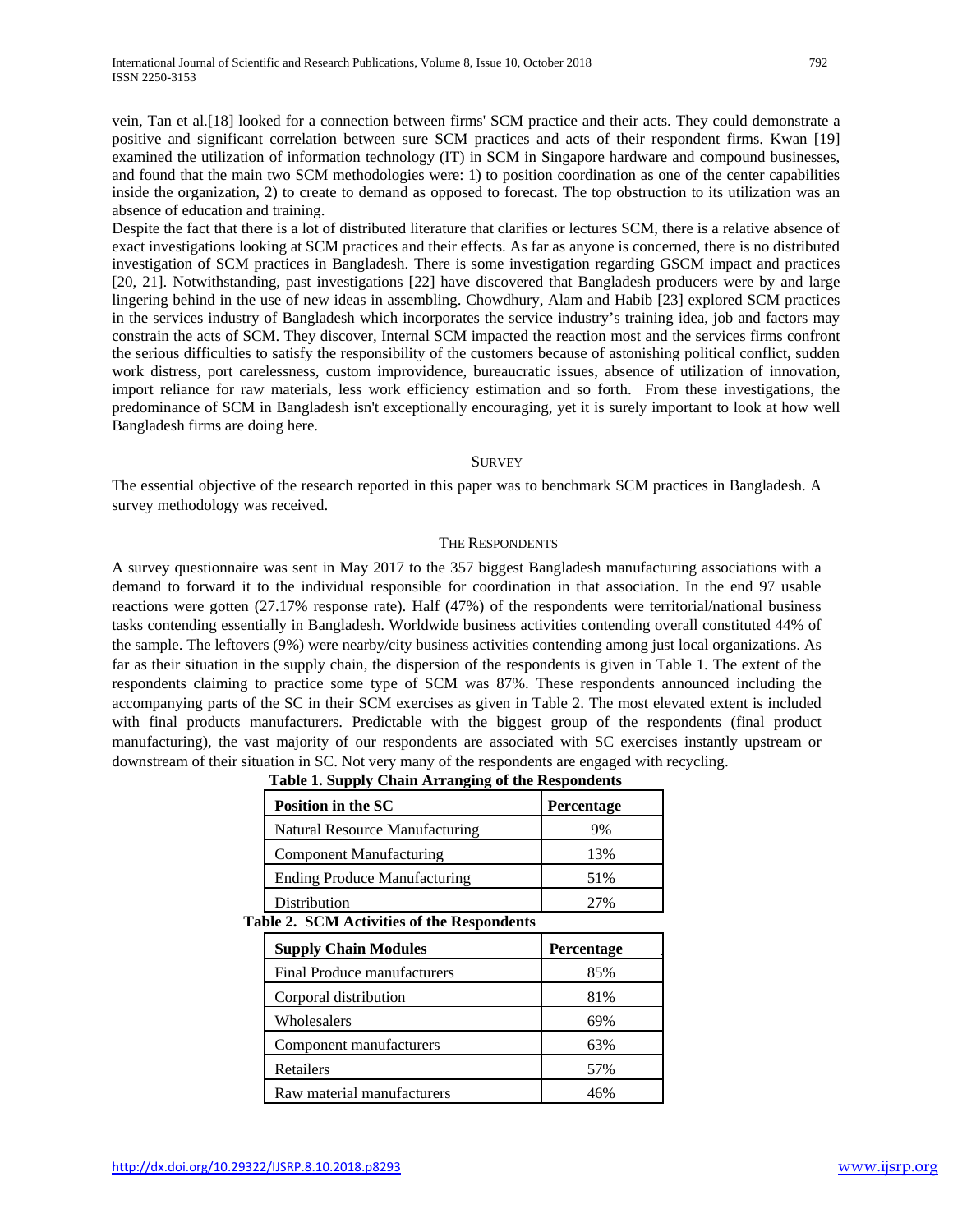| Final consumers                | 35% |
|--------------------------------|-----|
| Recycling                      | 18% |
| Miners/raw material extractors | 13% |
| Extraction from the Earth      |     |

## SURVEY FINDINGS

The respondents utilized a Likert scale  $(1 = Low, 5 = High)$  to assess the majority of the things in the survey. The average responses and discussions are presented below.

## **Corporate strategy and SCM issues**

The respondents were given 25 issues in SCM exercises and requested to assess their significance. The best ten issues recognized by the respondents are given in Table 3. It creates the impression that time pressure and between firm correspondences parts of SCM are of the most vital to the respondents.

| <b>SCM</b> Issue                                                                                          | <b>Average Importance Rating</b> |
|-----------------------------------------------------------------------------------------------------------|----------------------------------|
| On-time delivery of the association's items directly to the clients' purposes of<br>utilization           | 4.65                             |
| On-time delivery of the purchased materials straightforwardly to the company's<br>purposes of utilization | 4.56                             |
| Deciding clients' future needs                                                                            | 4.51                             |
| Increasing the firm's Just-In-Time (JIT) capabilities                                                     | 4.01                             |
| Enhancing the integration of exercises over the supply chain                                              | 4.01                             |
| Contacting the end clients of possessing items to get criticism on execution and<br>client benefit        | 3.91                             |
| Lessening reaction time over the supply chain                                                             | 3.89                             |
| Setting up more successive contact with individuals from possess of own<br>supply chain                   | 3.88                             |
| Making a more prominent level of trust among the SC individuals                                           | 3.85                             |
| Conveying the company's future vital requirements to the providers                                        | 3.83                             |

# **Table 3. Top Ten Issues in Supply Chain Management Activities**

The seven issues of the most bottom significance are introduced in Table 4. Clearly, there isn't much want to move to encourage SCM. SCM endeavors likewise seem constrained to the promptly close individuals from the supply chain.

**Table 4. Issues of Least Importance in SCM Activities**

| <b>SCM</b> Issue                                                            | <b>Average Importance Rating</b> |
|-----------------------------------------------------------------------------|----------------------------------|
| Expecting providers to find nearer to possess firm                          | 1.71                             |
| Use of a third-party SCM specialist                                         | 1.93                             |
| Locating closer to own customers                                            | 2.21                             |
| Stretching out possess SC to incorporate individuals past quick providers   |                                  |
| and clients                                                                 | 2.55                             |
| various<br>Making<br>groups that incorporate individuals from<br><b>SCM</b> |                                  |
| organizations                                                               | 2.72                             |
| Taking an interest in the sourcing choices of claim providers               | 2.78                             |
| Including all individuals from claim company's SC<br>possess<br>1n          |                                  |
| item/benefit/marketing plans                                                | 3.15                             |

Table 5 demonstrates respondents' view of the obstructions to accomplishing the maximum capacity or advantage of SCM in the respondent's organizations. As can be normal, Bangladesh's isolation from whatever is left of the world is viewed as the best obstruction in accomplishing SCM.

# **Table 5. Issues Obstructing Supply Chain Management**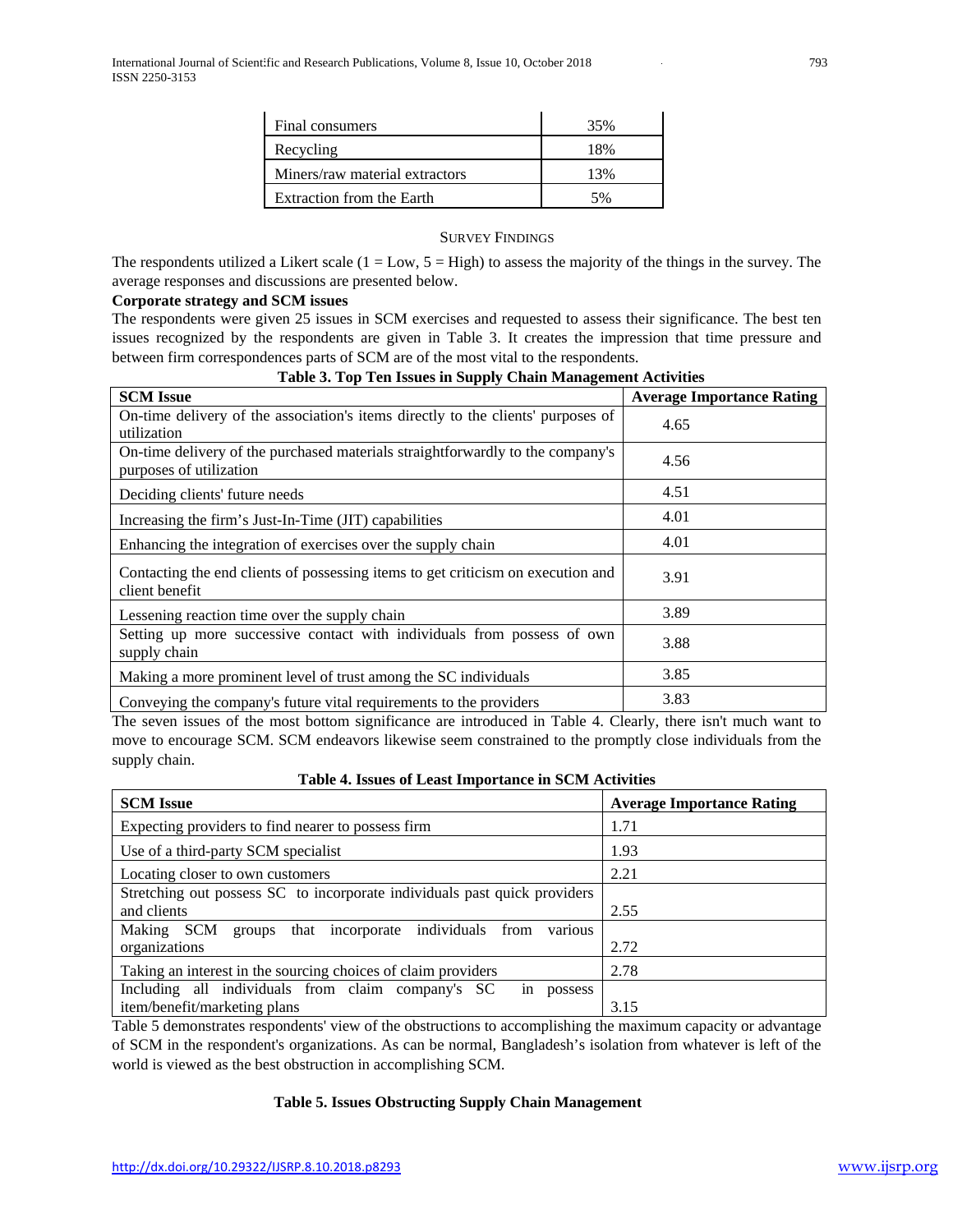| <b>Interference to SCM</b>                                                              | Average<br>Rating | <b>Importance</b> |
|-----------------------------------------------------------------------------------------|-------------------|-------------------|
| Providers' geographical distance from company's offices                                 | 3.05              |                   |
| Absence of refined data framework for data sharing among SC individuals                 | 3.01              |                   |
| Absence of capacity in overseeing inventories all through the whole SC                  | 2.98              |                   |
| Company's absence of use inside the SC                                                  |                   |                   |
| Absence of trust among SC part                                                          | 2.71              |                   |
| Trouble among SC individuals                                                            | 2.66              |                   |
| Absence of enthusiasm among claim providers or clients to take an interest in<br>the SC | 2.59              |                   |
| Rivalry from other SC                                                                   | 2.51              |                   |
| Clients' geological separation from possess offices                                     | 2.47              |                   |

## **Supply/Materials management issues**

The level of the respondents who outsource essential materials, parts, sub- assemblies, and services is 51%. In average, there has been a 12% expansion in outsourcing exercises over the most recent three years. Additionally, the level of respondents associated with the outsourcing of maintenance, repair and operating supplies (MRO) remains at 41%, with just a 8% expansion over the most recent three years. Outsourcing does not appear to have grabbed hold yet in Bangladesh.

51% of the respondents had a partnership or vital union with their suppliers, and these respondents detailed an average of 35% expansion in the quantity of strategic alliance programs over the most recent 3 years. The level of respondents with a supplier certification program is 47%: 12% certifying the suppliers' items, 1% certifying the suppliers, and 35% certifying both the items and the processes. In certifying the suppliers, the suppliers ' own particular self-accreditation was utilized by 9% of the respondents, ISO 9000 quality standards were utilized by 38%, and 29% of the respondents utilized their organizations' own in-house certification program. The main ten issues recognized by the respondents in assuring that their suppliers ' items and services conform in with the details are given in Table 6.

| <b>Supplier Conformance Issue</b>                                              | <b>Average Importance Rating</b> |
|--------------------------------------------------------------------------------|----------------------------------|
| Consistency with all necessities of the obtaining firm                         | 4.27                             |
| Examining reasons for non-conformance and taking restorative activities        | 4.21                             |
| Guaranteeing that the providers' acquired item and materials fit in with their |                                  |
| details                                                                        | 4.01                             |
| Guaranteeing that their quality strategy is comprehended, executed and kept    |                                  |
| up                                                                             | 3.99                             |
| Upkeep of sufficient records of all investigations and tests performed         | 3.95                             |
| Guaranteeing that critical procedures are completed under controlled           |                                  |
| conditions                                                                     | 3.87                             |
| Keeping up strategies to control and check the plan of the item                | 3.85                             |
| Keeping up satisfactory measuring and testing gadgets for investigation and    |                                  |
| testing                                                                        | 3.80                             |
| Setting up and archiving their quality framework                               | 3.63                             |
| Furnishing their workforce with a composed investigation and testing           |                                  |
| directions                                                                     | 3.49                             |

**Table 6. Top Ten Requirements for Suppliers**

The respondents assessed 30 factors for their significance in the determination of a key/recognized supplier. The main ten components and their average significance rating is given in Table 7.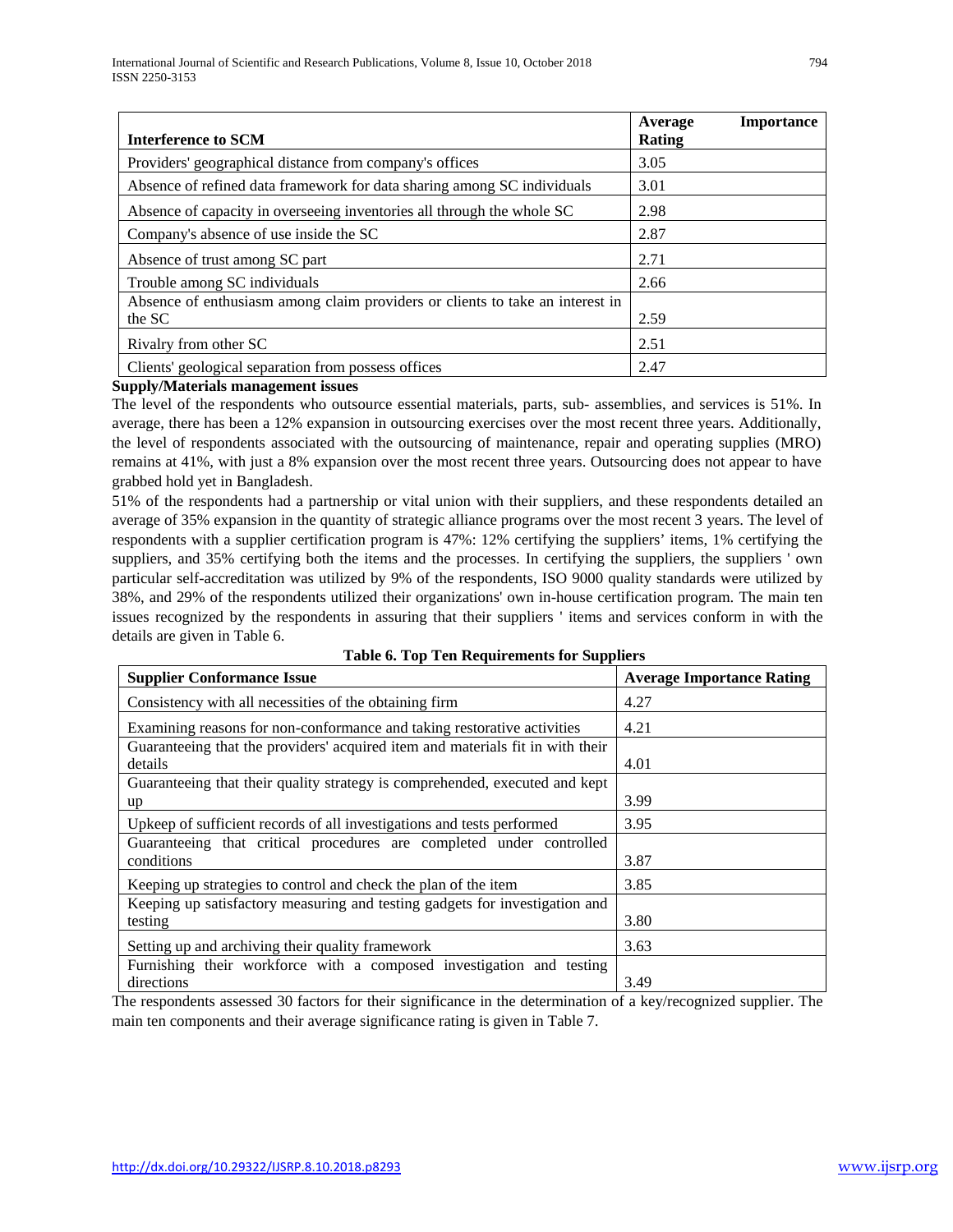| <b>Supplier Selection Issue</b>                       | - , – – r r –<br>Average<br>Rating | <b>Importance</b> |
|-------------------------------------------------------|------------------------------------|-------------------|
| Capacity to meet conveyance due dates                 | 4.71                               |                   |
| Pledge to quality                                     | 4.65                               |                   |
| Cost of materials, parts and administrations          | 4.29                               |                   |
| Cost of materials, parts and administrations          | 4.25                               |                   |
| Fair and successive correspondences                   | 4.13                               |                   |
| Industry knowledge                                    | 4.07                               |                   |
| Promise to persistent enhancement in item and process | 4.03                               |                   |
| Ethical standards                                     | 4.01                               |                   |
| Financial stability and staying power                 | 3.97                               |                   |
| Provider has vital significance to the firm           | 3.93                               |                   |

## **Internal operations**

81% of the respondents had particular written quality designs and policies, with 54% being ISO 9000 certified. Nine percent had ISO 14000 (Environmental Management Standards) confirmation. None of the respondents were utilizing process capacity list (Cpk) for quality confirmation. The normal significance evaluations of eight item outline and advancement issues for the respondents are appeared in Table 8. Clearly, the respondents are unconcerned with the most recent item plan and advancement procedures, including early supplier involvement.

|                                                                               | Average       | <b>Importance</b> |
|-------------------------------------------------------------------------------|---------------|-------------------|
| <b>Product Design and Improvement Issue</b>                                   | <b>Rating</b> |                   |
| Use of quick product development and introduction time                        | 3.27          |                   |
| Standardization of component parts (trying to use more standard parts)        | 3.15          |                   |
| Early Supplier Involvement (in your firm's design efforts)                    | 3.01          |                   |
| Simplification of component parts (trying to use fewer parts)                 | 2.79          |                   |
| Use of Value Analysis/Value Engineering (deleting product parts and materials |               |                   |
| which don't add value to the product)                                         | 2.73          |                   |
| Use of concurrent engineering (concurrent design of prod./process)            | 2.69          |                   |
| The use of Quality Function Deployment (the House of Quality model)           | 2.49          |                   |
| Modular design of parts (for use in multiple product applications)            | 2.43          |                   |

**Table 8. Average Rating of Product Design Issues**

Table 9 shows the significance put by the respondents on in just-in-time standards. The supplier- related standards are consigned to the base of the rundown.

| Table 9. Significance of Just-In-Time Values |  |  |
|----------------------------------------------|--|--|
|                                              |  |  |

|                                                           | <b>Importance</b><br>Average |
|-----------------------------------------------------------|------------------------------|
| <b>JIT Principle</b>                                      | Rating                       |
| Lessening stock, which thus opens up capital venture      | 4.35                         |
| Lessening setup time                                      | 3.69                         |
| Expanding delivery frequencies                            | 3.49                         |
| Lessening lot estimate                                    | 3.41                         |
| Preventive upkeep                                         | 3.39                         |
| Decreasing stock to uncover assembling and booking issues | 3.37                         |
| Diminishing provider base                                 | 3.27                         |
| Purchasing from JIT providers                             | 3.11                         |

The more specialized quality confirmation strategies, for example, statistical process control and particular outline of the items are not utilized much by Bangladesh firms, as prove in Table 10.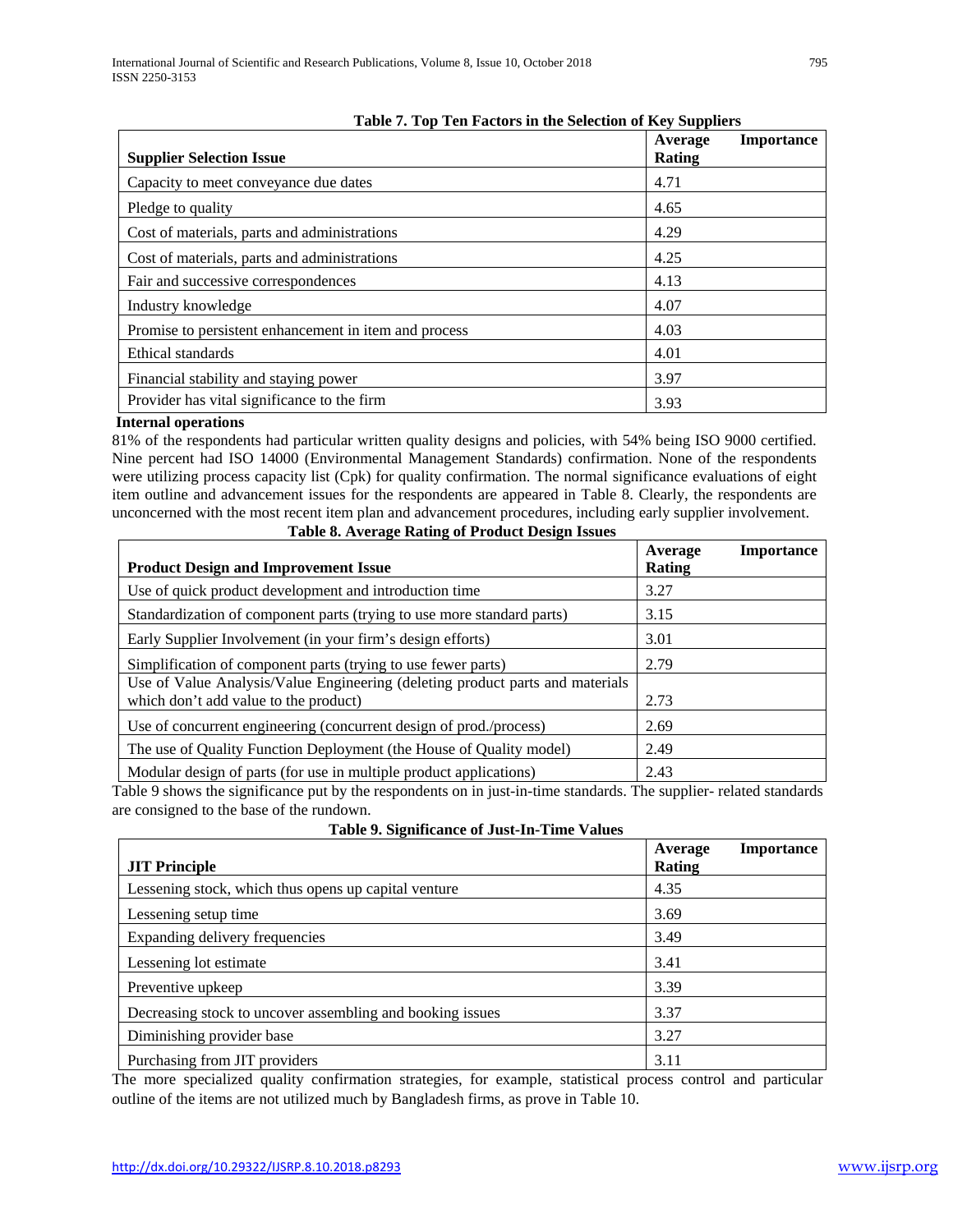| <b>Quality Practice</b>                                                 | Average<br>Rating | <b>Importance</b> |
|-------------------------------------------------------------------------|-------------------|-------------------|
| Process enhancement (alteration of process)                             | 4.14              |                   |
| Top management correspondence of value objectives to the association    | 4.07              |                   |
| Planning quality into the item                                          | 4.01              |                   |
| Accentuation on quality rather than cost in the provider choice process | 3.87              |                   |
| Representative preparing in quality management and control              | 3.85              |                   |
| Strengthening of shop operators to redress quality issues               | 3.85              |                   |
| Review                                                                  | 3.83              |                   |
| Utilizing benchmark information                                         | 3.45              |                   |
| Considering manufacturability and get together in item structure        | 3.31              |                   |
| Factual process control                                                 | 3.06              |                   |
| Utilizing standard segment parts                                        | 3.03              |                   |
| Disentangling the item                                                  | 3.01              |                   |
| Particular plan of segment parts                                        | 2.57              |                   |

# **Table 10. Significance of Quality Practices**

With regards to their own relationship with clients, our respondents' significance rating of the best ten (out of 24) issues is as given in Table 11. Conventional ideas of conveyance, delivery, quality, and customer handling are given the top billing.

**Table 11. Significance of Top Ten Customer Service Issues**

| <b>Customer Service Issue</b>                                             | Average<br><b>Rating</b> | <b>Importance</b> |
|---------------------------------------------------------------------------|--------------------------|-------------------|
| The association's capacity to meet delivery due dates                     | 4.81                     |                   |
| Nature of the items and services                                          | 4.73                     |                   |
| Fruitful goals of client objections                                       | 4.53                     |                   |
| Legitimate and frequent interchanges                                      | 4.41                     |                   |
| Being adaptable to meet the clients' changing necessities                 | 4.34                     |                   |
| The firm's moral models                                                   | 4.31                     |                   |
| Making it simpler for clients to look for help                            | 4.27                     |                   |
| Assurance of future client desires                                        | 4.13                     |                   |
| Seeing how the clients utilize items and services                         | 4.08                     |                   |
| Utilizing routine follow-up methodology for client request or dissensions | 4.01                     |                   |

Table 12 displays the five client service issues apparent as the slightest essential by the respondents. The thoughts in this rundown are regularly unequivocally supported by SCM intellectuals, yet unmistakably, they have not gotten a thoughtful hearing in Bangladesh.

| <b>Customer Service Issue</b>                                         | <b>Importance</b><br>Average<br>Rating |
|-----------------------------------------------------------------------|----------------------------------------|
| ISO 9000 confirmation                                                 | 2.47                                   |
| The association's geographical proximity to possess provider's office | 2.69                                   |
| Utilization of Electronic Data Interchange (EDI) correspondences      | 2.75                                   |
| Sharing of classified data                                            | 2.81                                   |
| Going into long term contract arrangements                            | 3.35                                   |

**Table 12. Least Important Customer Service Issues**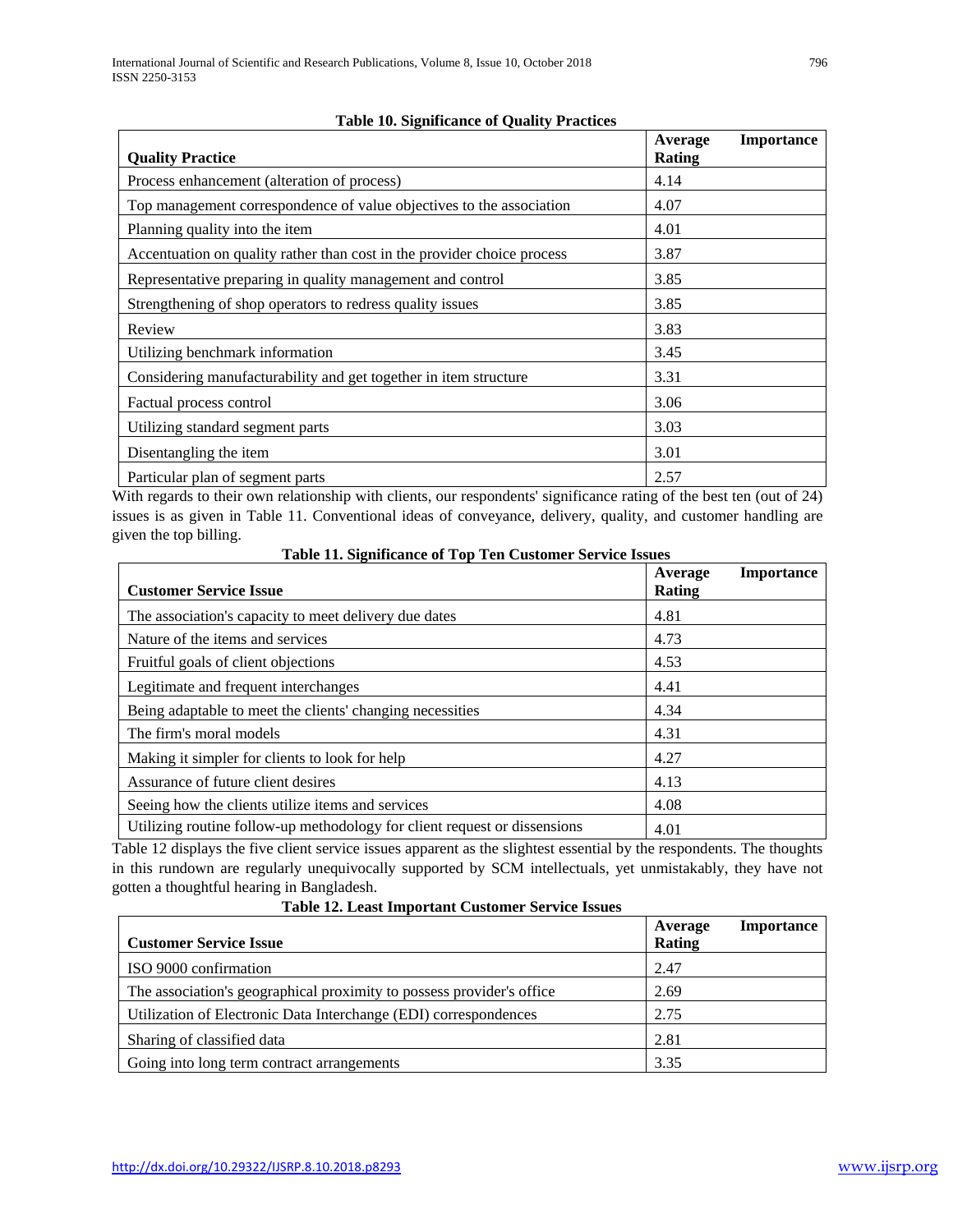#### **CONCLUSION**

The extent of the respondents in our overview declaring to practice some type of SCM was very high (85%), mostly, it appears, with a view to enhancing time delivery. Data imparting to the suppliers, relocating nearer to providers/clients, or including all individuals from own firm's SC in item/benefit/promoting plans does not appear to be high on the motivation. As could be normal, the geological isolation of Bangladesh is viewed as the greatest barrier to SCM implementation.

About half portion of the respondents revealed utilizing outsourcing, strategic alliance with providers, or supplier certification programs. Measurable quality control isn't practiced particularly by the respondents, and is certifiably not a high prerequisite for the suppliers. In choosing suppliers, delivery and quality were high on the rundown of criteria, yet their eagerness or capacity to take after SCM practices were not high on the rundown. The different SC parts like suppliers, manufacturers, warehouses and stores ought to be coordinated in a solitary framework, which makes SCM more compelling. The group engaged with the operational side on taking care of the SC ought to be exceptionally prepared in SCM work. The visibility should be enhanced if supply can't be straight forwardly controlled. The coordinated effort with local partners, over the business and with universities is urgent to effectively overseeing social duty in supply chains. This segment should keep in a circumstance of political steadiness and a harmonious business condition. Political unrest and the unsettling influence are terrible for this sort of enterprises. Along these lines, Proper advances ought to be taken by the legislature to keep this part free from any sorts of aggravation. It is likewise important to enhance the customer relationship and organizational environment however it is giving great association condition.

It shows up from this review Bangladesh manufacturers are following a large number of the SCM ideas, predominantly where it impacts the capacity to meet delivery dates. In any case, there has not been much advancement with regards to further developed thoughts, for example SC teams, or information sharing, or use of EDI and so on.

#### **REFERENCES**

- <span id="page-6-0"></span>1. Lyytinen, J.D., Kalle, *The role of intermediating institutions in the diffusion of electronic data interchange (EDI): How industry associations intervened in Denmark, Finland, and Hong Kong.* The Information Society, 2001. **17**(3): p. 195-210.
- <span id="page-6-1"></span>2. Alvarado, U.Y. and H. Kotzab, *Supply chain management: the integration of logistics in marketing.* Industrial marketing management, 2001. **30**(2): p. 183-198.
- 3. Seuring, S., et al., *Sustainability and supply chain management–an introduction to the special issue*. 2008, Elsevier.
- 4. Walker, H., L. Di Sisto, and D. McBain, *Drivers and barriers to environmental supply chain management practices: Lessons from the public and private sectors.* Journal of purchasing and supply management, 2008. **14**(1): p. 69-85.
- 5. Chen, I.J. and A. Paulraj, *Towards a theory of supply chain management: the constructs and measurements.* Journal of operations management, 2004. **22**(2): p. 119-150.
- 6. Li, S., et al., *The impact of supply chain management practices on competitive advantage and organizational performance.* Omega, 2006. **34**(2): p. 107-124.
- <span id="page-6-2"></span>7. McLarty, R., *Case study: evidence of a strategic marketing paradigm in a growing SME.* Journal of Marketing Practice: Applied Marketing Science, 1998. **4**(4): p. 105-117.
- 8. Lee, H.L. and C. Billington, *The evolution of supply-chain-management models and practice at Hewlett-Packard.* Interfaces, 1995. **25**(5): p. 42-63.
- 9. Lambert, D.M., M.C. Cooper, and J.D. Pagh, *Supply chain management: implementation issues and research opportunities.* The international journal of logistics management, 1998. **9**(2): p. 1-20.
- 10. Grimsdell, K., *The supply chain for fresh vegetables: what it takes to make it work.* Supply Chain Management: An International Journal, 1996. **1**(1): p. 11-14.
- 11. Calza, F. and R. Passaro, *EDI network and logistics management at Unilever-Sagit.* Supply Chain Management: An International Journal, 1997. **2**(4): p. 158-170.
- 12. Arntzen, B.C., et al., *Global supply chain management at Digital Equipment Corporation.* Interfaces, 1995. **25**(1): p. 69-93.